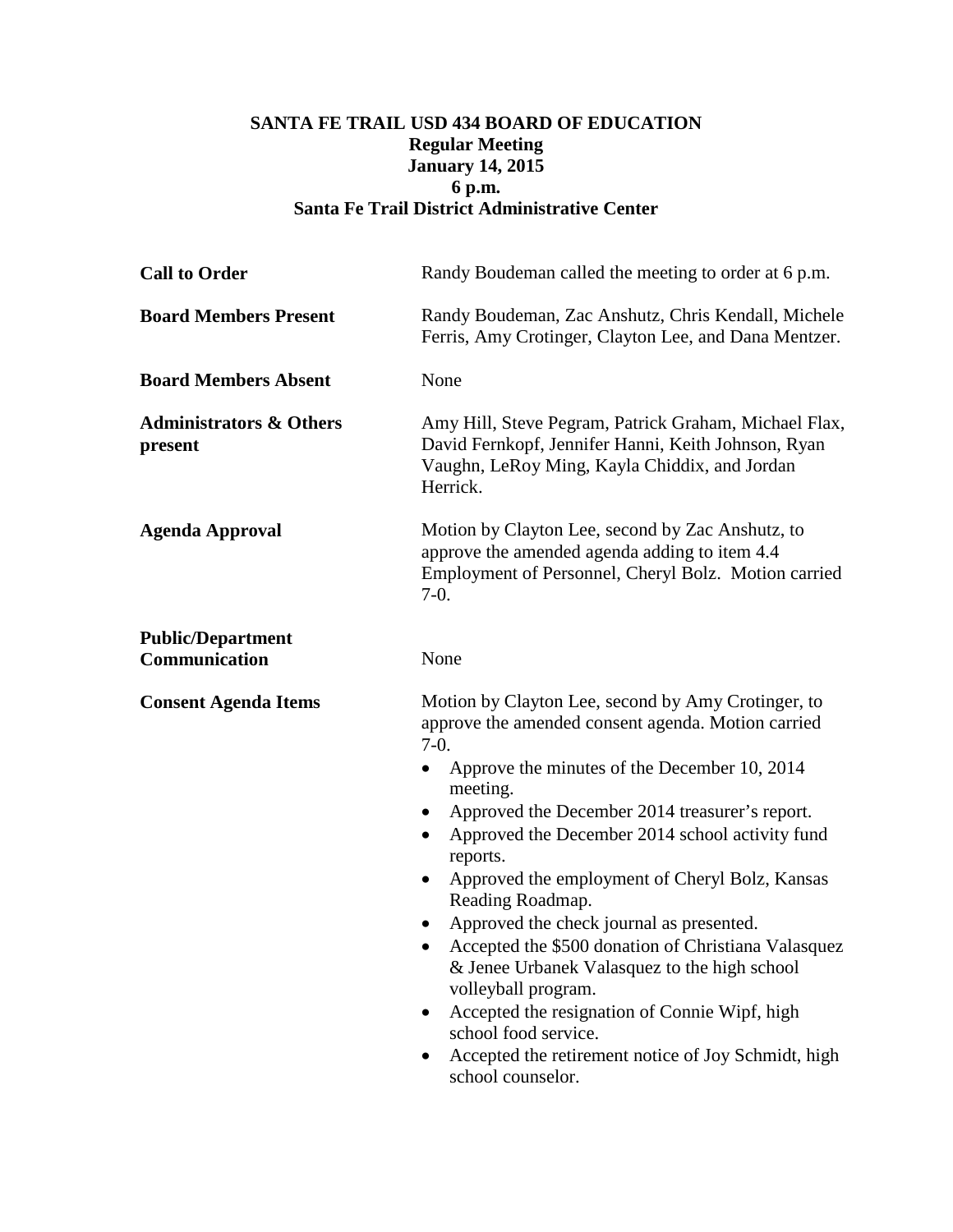| <b>Administrators</b>                                       | Administrators were present to report first semester<br>student data to the board.                                                                                                                                                                                                                                                                                                                                                                                                                                                                     |
|-------------------------------------------------------------|--------------------------------------------------------------------------------------------------------------------------------------------------------------------------------------------------------------------------------------------------------------------------------------------------------------------------------------------------------------------------------------------------------------------------------------------------------------------------------------------------------------------------------------------------------|
| <b>Items from the Past for</b><br><b>Reconsideration</b>    |                                                                                                                                                                                                                                                                                                                                                                                                                                                                                                                                                        |
| <b>District Mowing Bid</b>                                  | Motion by Amy Crotinger, second by Chris Kendall, to<br>seek bids for district mowing services. Motion carried<br>$7-0.$                                                                                                                                                                                                                                                                                                                                                                                                                               |
| <b>Kansas Reading Roadmap</b>                               | Reviewed approved spring semester budget for program.                                                                                                                                                                                                                                                                                                                                                                                                                                                                                                  |
| <b>New Items for Discussion and</b><br><b>Consideration</b> |                                                                                                                                                                                                                                                                                                                                                                                                                                                                                                                                                        |
| 2015-16 School Calendar                                     | Motion by Dana Mentzer, second by Chris Kendall, to<br>approve the presented 2015-16 calendar. Motion carried<br>$7-0.$                                                                                                                                                                                                                                                                                                                                                                                                                                |
| <b>Proposed KASB District Policies</b>                      | Motion by Amy Crotinger, second by Zac Anshutz, to<br>approve the presented policies: CEA, Superintendent<br>Qualifications; CEC, Superintendent Recruitment;<br>EBBA, Hazardous Waste Inspection and Disposal;<br>GAOE, Workers Compensation; GARA, Bloodborne<br>Pathogen Exposure Control Plan; GAT, Staff Use of<br>Communication Devices; Protection of Pupil Rights<br>Amendment; JBC, Enrollment; JBD, Absences and<br>Excuses; JCAB, Searches of Property; JDC, Probation;<br>JDD, Suspension and Expulsion Procedures. Motion<br>carried 7-0. |
| <b>Excessive Tardiness</b>                                  | Discussion of differences in tardy policy amongst<br>schools.                                                                                                                                                                                                                                                                                                                                                                                                                                                                                          |
| <b>Items Added to the Agenda</b>                            | None.                                                                                                                                                                                                                                                                                                                                                                                                                                                                                                                                                  |
| <b>Executive Session</b>                                    | Motion by Clayton Lee, second by Zac Anshutz, to enter<br>executive session to discuss personnel matters of non-<br>elected personnel in order to protect the privacy interests<br>of the individual(s) to be discussed and that we return to<br>open session in this room at 7:35 pm, with Dr. Pegram<br>present. Motion carried 7-0.<br>Clayton Lee, Dana Mentzer, Amy Crotinger, Randy                                                                                                                                                              |
|                                                             | Boudeman, Chris Kendall, Michele Ferris returned to                                                                                                                                                                                                                                                                                                                                                                                                                                                                                                    |